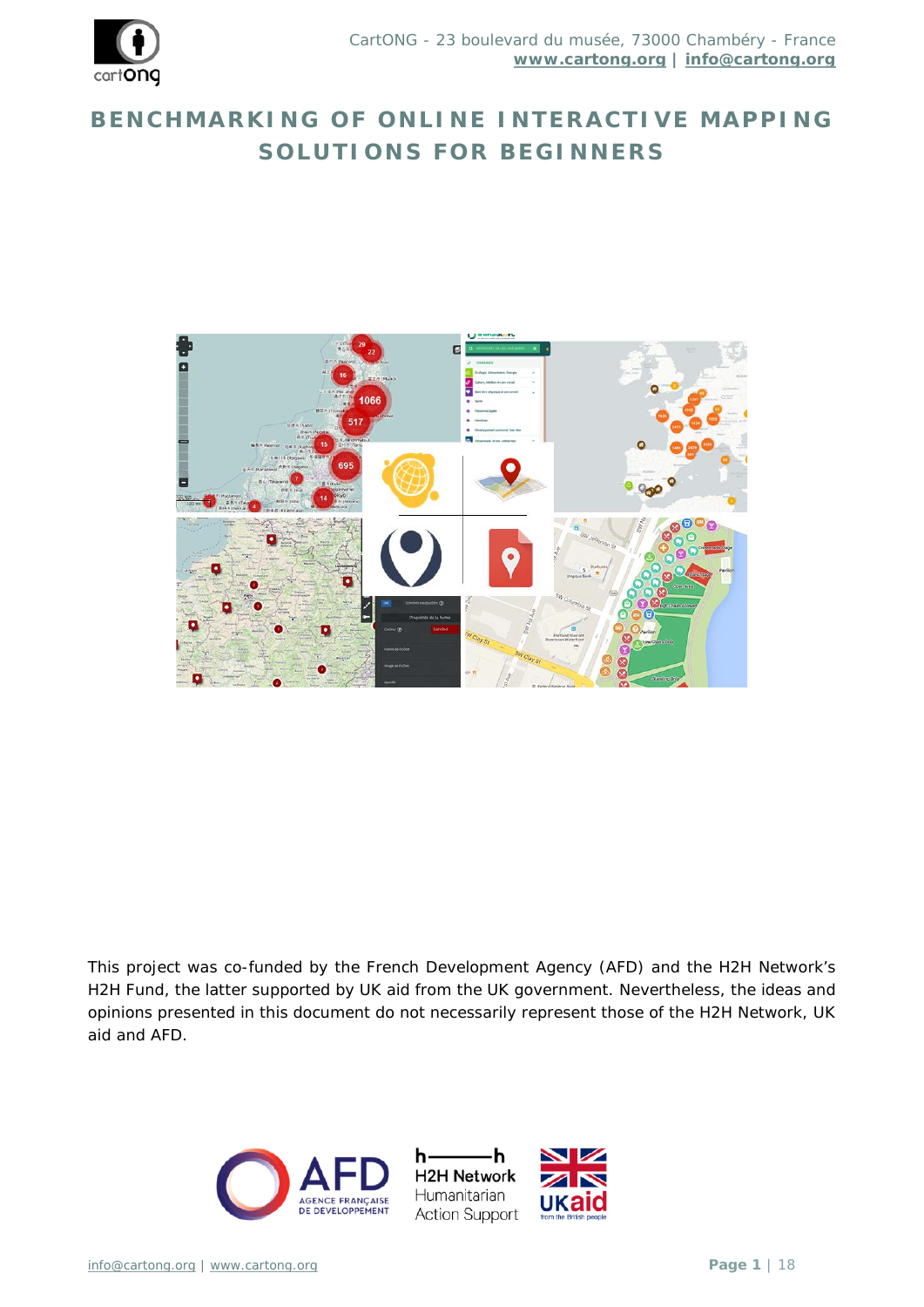

#### **Contents**

| III.2. Annex 2. Summary table of the comparative analysis 15 |
|--------------------------------------------------------------|

This study was carried out jointly by a team of employees and volunteers of CartONG.

## <span id="page-1-0"></span>**I. Introduction**

This document aims to analyze and compare the different possible solutions for creating online maps. The different tools that are reviewed in this document allow to make simple maps and do not require any particular knowledge of cartography, computer science or Geographic Information Systems<sup>[1](#page-1-1)</sup> (GIS).

This comparative analysis stems from the support CartONG has been providing to several small and medium-sized civil society organizations in 2020 – who have neither the time nor the relevant specialized human resources – wishing to set up an interactive map in order to be able to communicate on their actions and projects.

The typical case is an NGO wishing to publish an online map of its projects, with a geographical location alongside attribute information on each project (name, type of project, objective, description, photo...) and having no other notable cartographic needs (multi-layer, particular spatial functionalities...).

-

<span id="page-1-1"></span><sup>1</sup> GIS (or Geographic Information Systems) are tools and methods for managing spatial data. The associated tools (the best known being QGIS or ArcGIS) are tools with much more advanced functionalities than those presented in this benchmarking.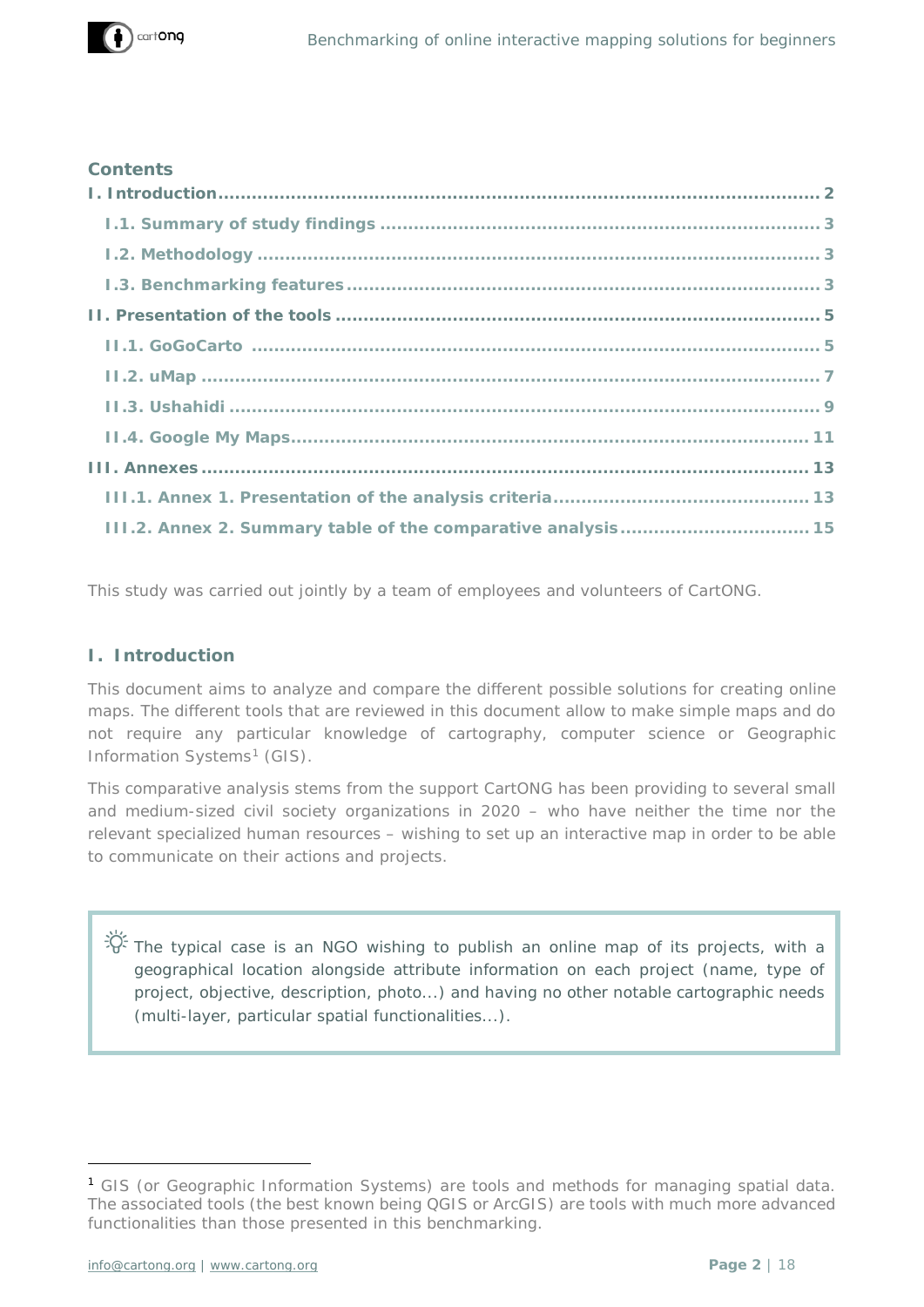

## <span id="page-2-0"></span>**I.1. Summary of study findings**

As a result of our analysis, four main tools were identified, each offering different possibilities to publish online maps. They do not require advanced skills but it can be more or less complicated to properly configure one's map and upload one's data.

#### **In short, we advise that you use:**

| <b>GoGoCarto if</b>                                                        | uMap if                                    | Ushahidi if                                  | My Maps if                             |
|----------------------------------------------------------------------------|--------------------------------------------|----------------------------------------------|----------------------------------------|
| You wish to publish a                                                      | You want to publish a                      | You wish to publish a                        | You want to publish a                  |
| map in an interface<br>only available in                                   | map quickly                                | map in a multilingual<br>interface           | map quickly                            |
| French                                                                     | You want to integrate<br>the map into your | You wish to include                          | You are comfortable<br>with the Google |
| You wish to go<br>relatively far in the                                    | website easily                             | data collected directly<br>by Mobile         | interface                              |
| configuration of your<br>map                                               | You don't require<br>advanced settings for | phones/Emails/SMS                            | You don't need to<br>have graphic      |
|                                                                            | your map                                   | You have a minimum                           | customization and                      |
| You want to be able to<br>manage different roles<br>in relation to the map |                                            | budget and dedicated<br>technical capacities | advanced parameters                    |

#### <span id="page-2-1"></span>**I.2. Methodology**

These tools were evaluated in response to a request from FORIM to develop an interactive map linked to its COVID-19 emergency campaign, submitted via the Information Management COVID-19 Help Center that CartONG made available to the sector in 2020.

A first phase focused on the pre-selection of tools meeting a first level of criteria, followed by a second and more detailed phase of evaluation of the tools using more advanced criteria.

CartONG used data provided by FORIM, as well as other sources to take into account other analysis criteria (integration of videos, massive data import, etc.) to conduct the tests carried out on the various tools presented in this study.

#### <span id="page-2-2"></span>**I.3. Benchmarking features**

The online interactive mapping tools that are being considered in this study refer to a set of tools which include the entire data management chain from data entry to their cartographic representation, allowing users to set up online hosted maps with the possibility of customization and integration of external data. These tools are accessible via a browser with an internet connection and guarantee direct access without any prior installation or knowledge of web interface or web development, and of cartography.

For this study, CartONG first started by pre-selecting different online mapping tools considering their **cost** (free tools or at an accessible price for very small organizations), the **possibility of a full and quick handling of the tool** (management of integration forms, graphic customization, data import...), the criterion of **a "light" infrastructure** (i.e. in line with the need of having a single online map, without the need for more advanced options), and with **basic user management**.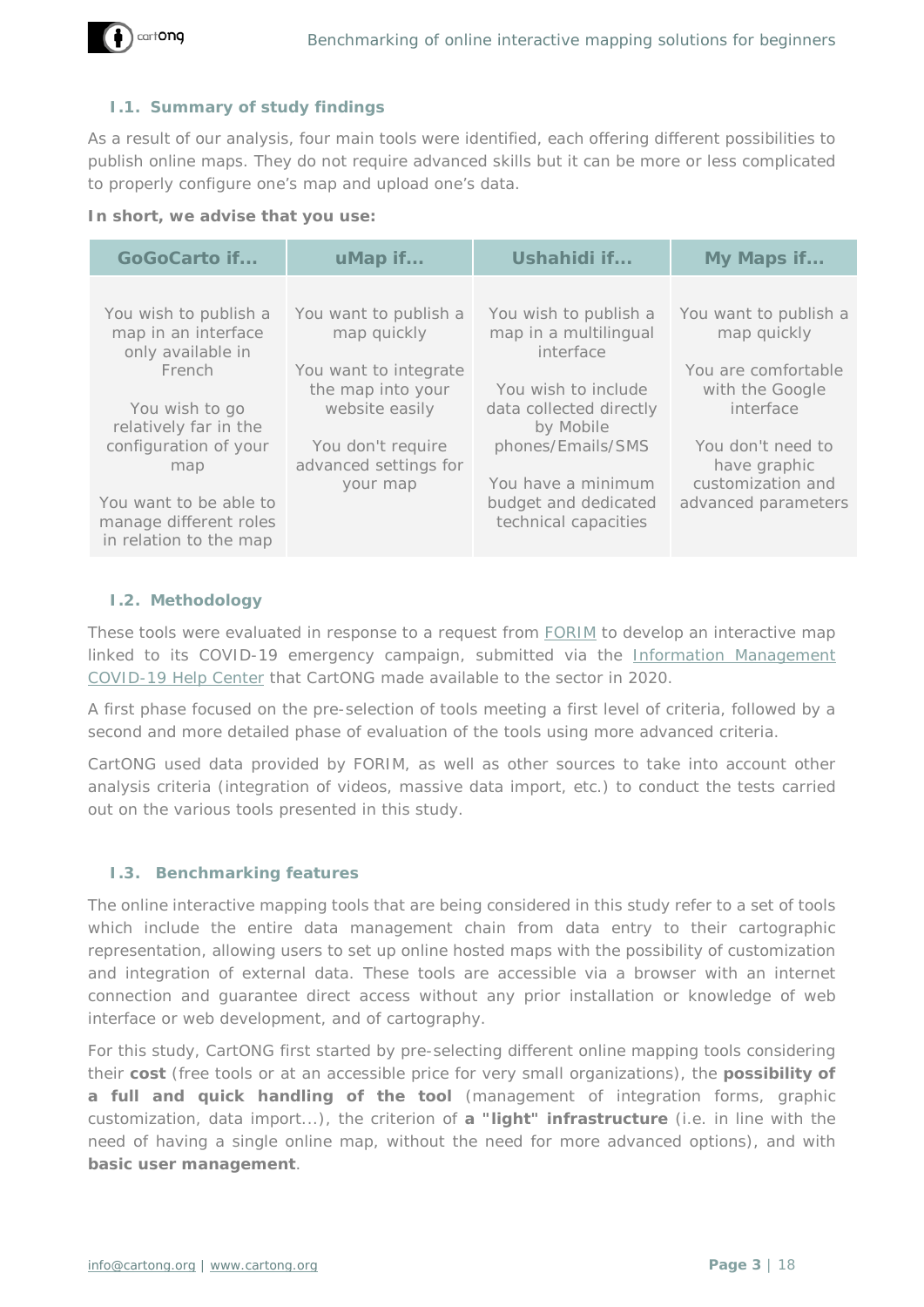

The four pre-selected tools were:

- GoGoCarto
- Ushahidi
- uMap
- Google My Maps

Once this initial selection had been made, our detailed analysis focused on a series of criteria that we considered both essential and comprehensive for understanding the differences in the use and implementation of an interactive map.

These criteria include:

- The **handling**, whether by the public (navigation on the map) or by the author of the map (ease in setting up the map, in managing user rights…).
- **Accessibility**, on the internet but also the ability to view the map on a mobile phone.
- **Customization**, with the possibility of integrating external content (database, photos, videos) and graphic customization of data (choice of colors, icons).
- **Data management**, with the possibility of importing a large amount of data (from an Excel file for example), and the capacity to host this data directly on the website.

(*The full list of these criteria is available in Annex 1*)

**A** Warning: As the typical case presented in this study is about the public cartographic presentation of non-sensitive NGO projects, this study takes into account the criterion of data protection but without putting it at the heart of the analysis. If you're looking to map personal data or sensitive data, keep in mind that you'll have to carry out a risk assessment of your needs and a specific analysis of the tools you'll use well beyond the one which was conducted here.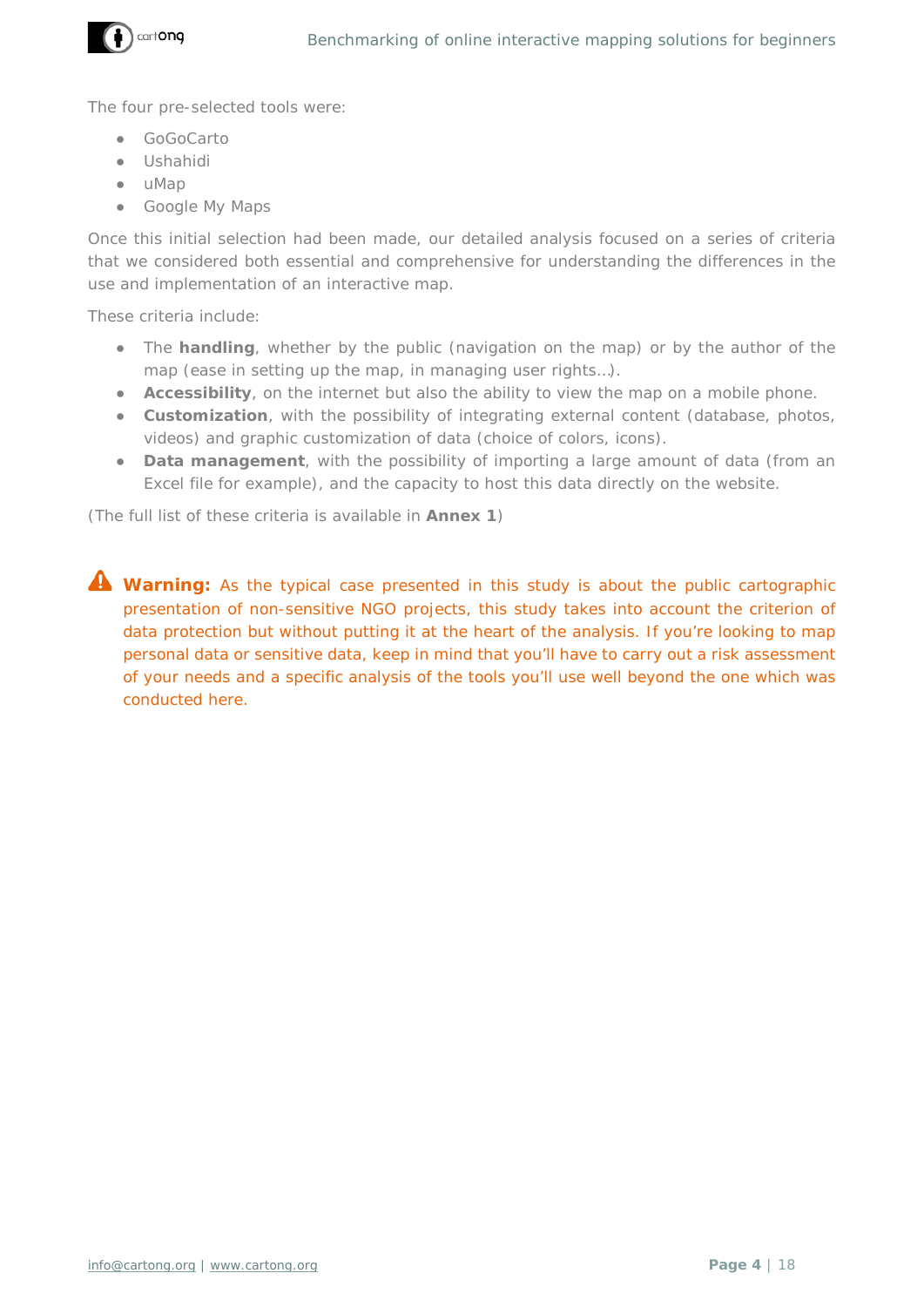

## <span id="page-4-0"></span>**II. Presentation of the tools**

#### <span id="page-4-1"></span>**II.1. [GoGoCarto](https://gogocarto.fr/projects)**



GoGoCarto is a free mapping tool set up by the Colibris association with the aim of offering an alternative to existing online mapping tools.



*GoGoCarto - [The Transiscope Map](https://transiscope.org/carte-des-alternatives/#/carte/@46.33,2.50,6z?cat=all)*

GoGoCarto makes it easy to communicate about the author of the map, with the customization of tabs and the home page that can be used as a communication page. The integration of media content remains limited - while photos integrate well, this is not the case for videos, whether they are hosted externally (YouTube) or not. Adding data is simple, if one takes the time to set up the forms or the dataset to be integrated. Although not necessary, the possibility of real-time connections to the data via an external API[2](#page-4-2) also offers many possibilities, such as pairing with a Kobo<sup>[3](#page-4-3)</sup> form for example.

The management of data by category (e.g. type of activity) is a real asset of this tool, which allows one to filter by the categories one has created and assign them a different icon and color. Using this tool for the first time can be somehow challenging given its numerous parameters, yet thanks to the existing video tutorials (in French), one can quickly grasp how the map works by doing a few tests and a bit of practice.

-

<span id="page-4-2"></span><sup>2</sup> An API (or Application Programming Interface) is a structure that publishes data on an online service. This data can then be used by a third party user.

<span id="page-4-3"></span><sup>3</sup> KoboToolBox is a suite of tools for carrying out mobile data collection (MDC) through the implementation of forms on smartphones. It is a solution widely used by humanitarian and development NGOs.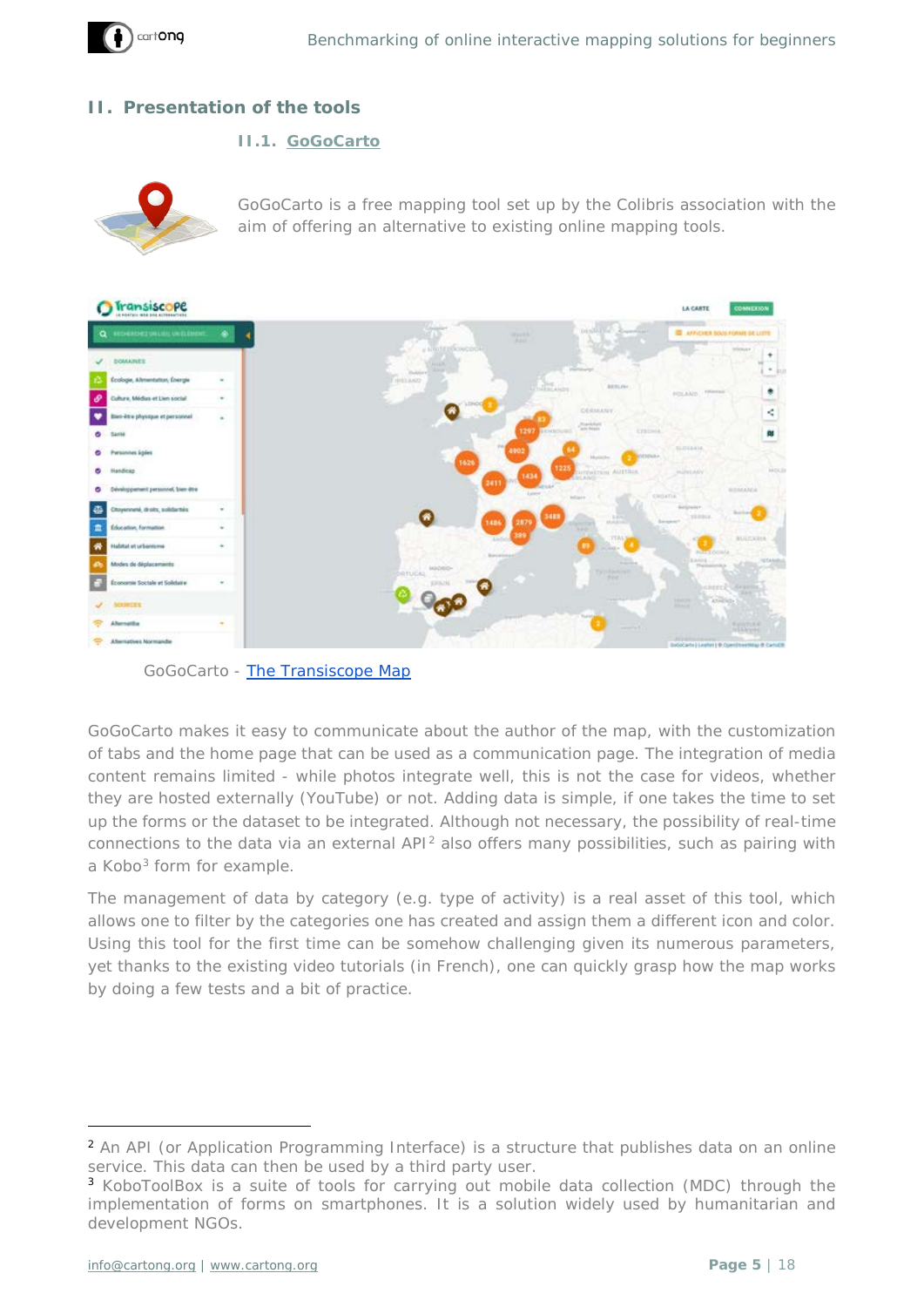**GoGoCarto is a comprehensive tool that can be widely configured to achieve advanced results. It is best suited for maps that are intended to be participatory / collaborative, with a form set up to allow the addition of data by different users. The tool allows for an easy classification of, and communication on one or more topics thanks to the management of categories. However, it is a tool that can only be used in French and will therefore be more suitable for French-speaking associations/NGOs.**

| <b>GoGoCarto</b> |  |  |  |  |  |  |  |
|------------------|--|--|--|--|--|--|--|
|------------------|--|--|--|--|--|--|--|

| Main advantages              | Effective communication tool<br>Advanced graphic style customization<br>Data filtering possible                      |
|------------------------------|----------------------------------------------------------------------------------------------------------------------|
| <b>Main</b><br>disadvantages | Only in French<br>Difficult to integrate this map on a website                                                       |
| <b>Created by</b>            | Colibris Group                                                                                                       |
| <b>Creation date</b>         | 2017, then 2020 as an open-source tool                                                                               |
| License                      | <b>AGPL</b>                                                                                                          |
| Target users                 | Associations/NGOs wishing to communicate on its activities or<br>projects and having a bit of time to do the set-up. |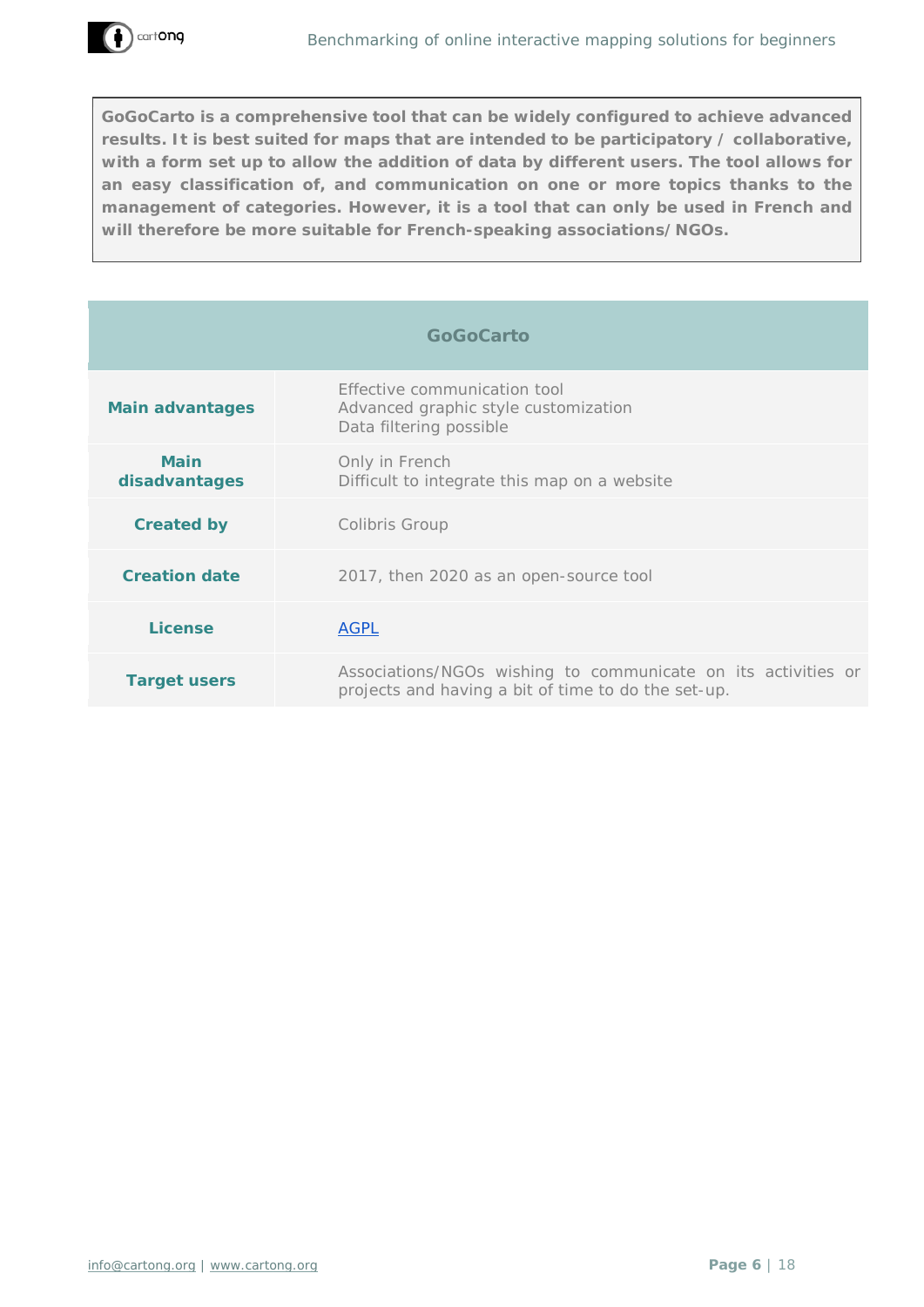<span id="page-6-0"></span>



## **II.2. [uMap](https://umap.openstreetmap.fr/fr/)**

uMap is an online mapping tool developed by OpenStreetMap that allows you to create a personalized map which can be easily integrated into a website.



*uMap - [Map of Ca](https://umap.openstreetmap.fr/fr/map/cartong-carte-des-membres_61981#4/38.44/6.59)rtONG staff and members*

Data integration is very simple when using uMap, but as few parameters are available (i.e. type of data, symbols that can be used), what can be done remains limited. It is possible to integrate data with an API, which is interesting when setting up a map linked to a Kobo questionnaire or external data for example.

The customization of the data remains very basic, with a set of icons and default colors, as well as an interface that is practically impossible to adapt. Customization is either limited to each point individually, or by data layer<sup>[4](#page-6-1)</sup> (with the possibility of importing custom icons). This means that you cannot automatically assign a color to points belonging to a similar category within the same layer. However, uMap is very easy to use, and the management by button and by field makes it easy to understand how the map works. The integration of media content is also very simple and allows the integration of all media types (hosted photos and videos).

-

<span id="page-6-1"></span><sup>4</sup> Each layer corresponds to a piece of data (a layer on projects and a layer on the location of teams, for example).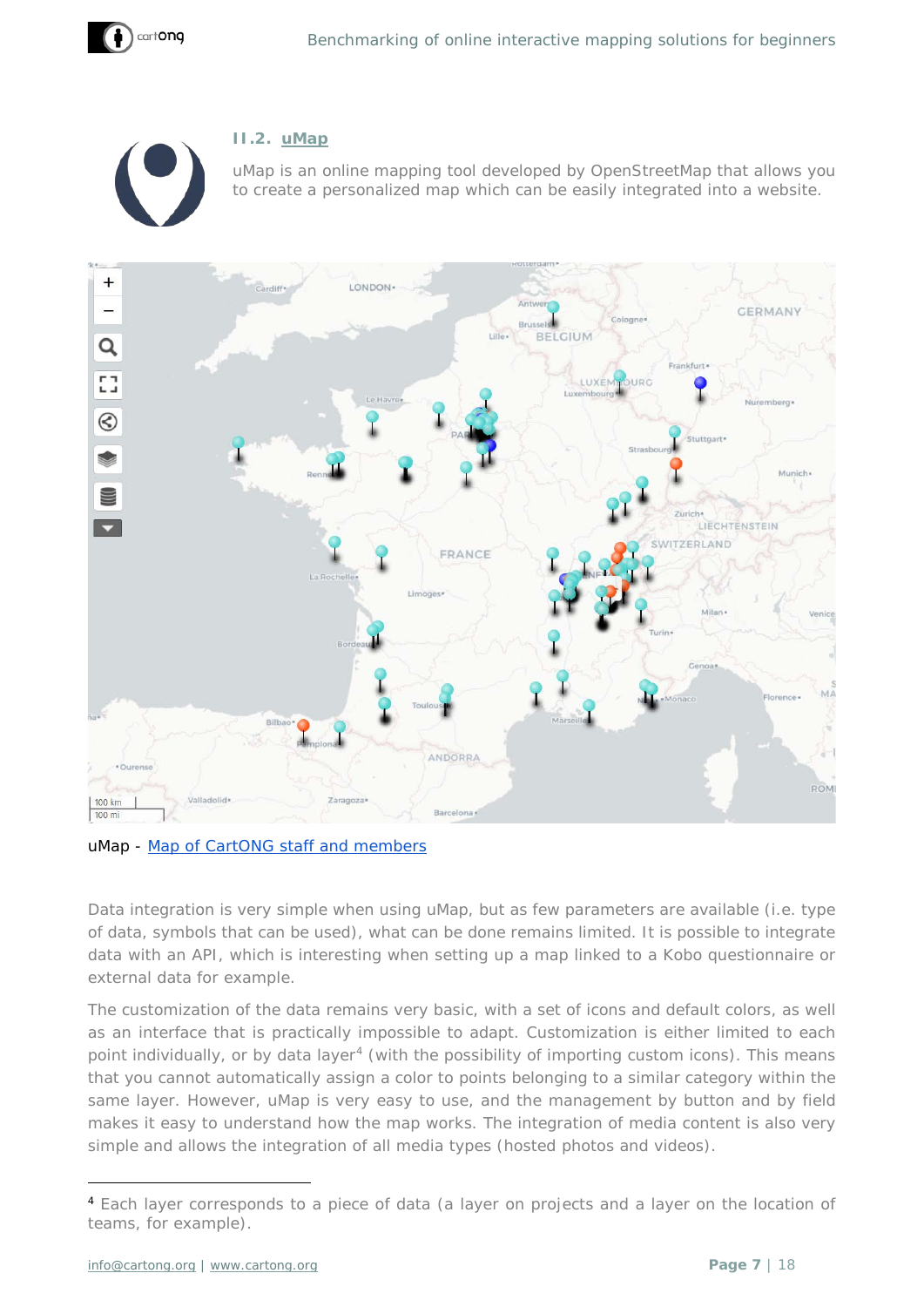

It is possible to create an editing link, which will make it possible for third party to edit the data. However, uMap doesn't allow to directly manage different types of users (administrators, editors...).

**uMap is one of the simplest tools to understand and use, but it quickly proves to be limited. It should be considered if one wants a very simple rendering, especially in graphic terms, and if one wants to spend very little time on creating an online map.**

| uMap                      |                                                                                         |  |  |  |
|---------------------------|-----------------------------------------------------------------------------------------|--|--|--|
| <b>Main advantages</b>    | Ease of handling<br>Simple video integration<br>Simple integration into another website |  |  |  |
| <b>Main disadvantages</b> | Limited personalization<br>User management                                              |  |  |  |
| <b>Created by</b>         | OpenStreetMap                                                                           |  |  |  |
| <b>Version</b>            | 1.2.2                                                                                   |  |  |  |
| <b>License</b>            | Open-source WFTPL                                                                       |  |  |  |
| <b>Target users</b>       | Associations/NGOs totally new to the management or integration<br>of geographic data    |  |  |  |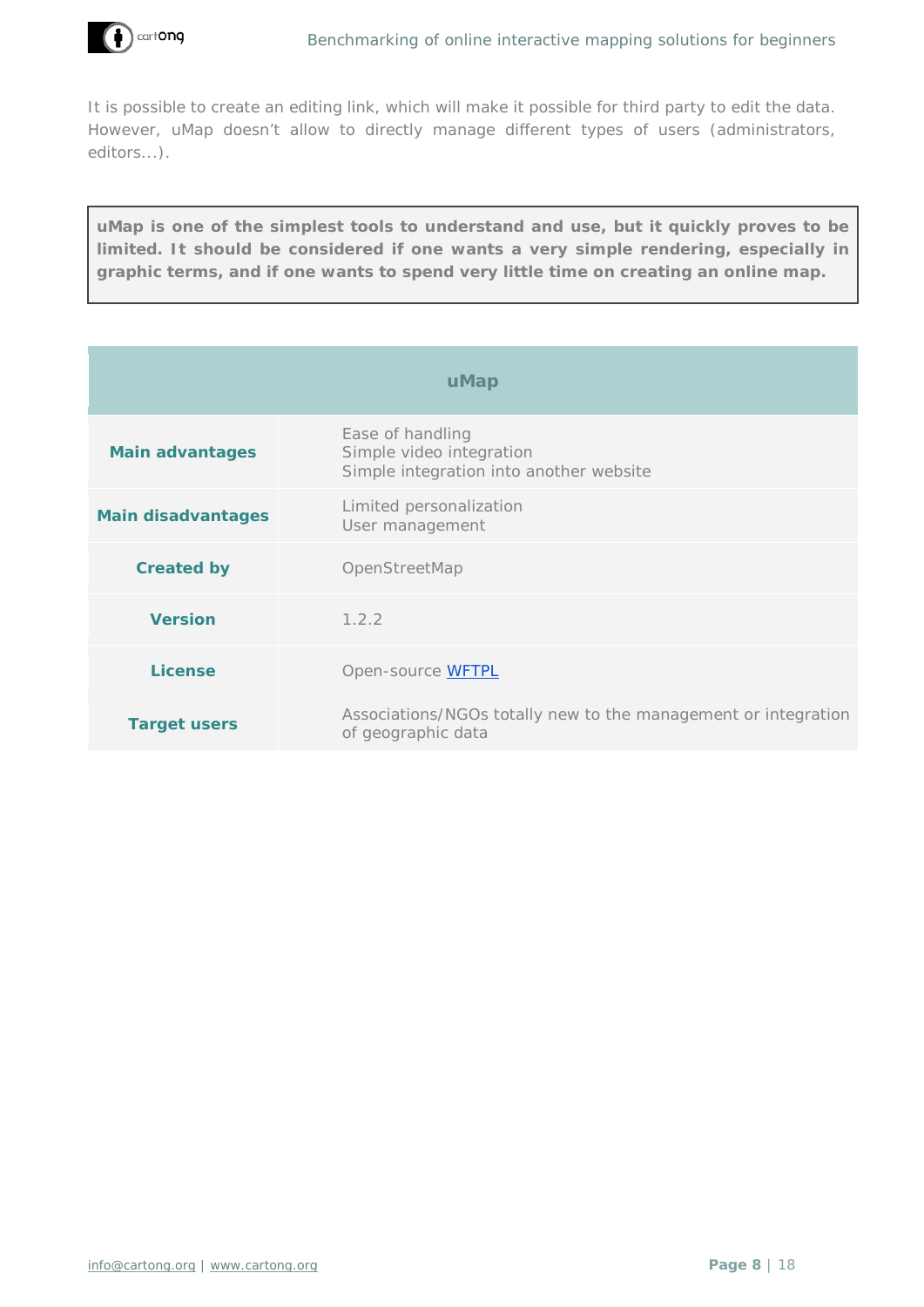



## <span id="page-8-0"></span>**II.3. [Ushahidi](https://www.ushahidi.com/)**

Ushahidi is a website that was created in 2008 to map post-election violence in Kenya. The website has since developed an online paid crowdsourcing tool to create participatory maps based on posts (or testimonies) collected by email or by SMS messages. The tool works with posts which correspond to the publication of data via a form.



*Ushahidi - [Covid-19 Initiatives \(Redaktor\)](https://redaktor.ushahidi.io/views/map)*

Communication on a Ushahidi map is simple, though limited, with a side panel to present the author and purpose of the map.

The integration of media content remains limited to photos and external links. The absence of pop-ups on the map data restricts the possibilities of displaying information. Data integration is simple, if one takes the time to set up the forms or dataset to be integrated. The possibility of real-time data connections via various sources (Mail, Twitter, SMS) is a plus but requires advanced configuration.

Each layer of *Surveys* can be linked to a different color, but it is not possible to change the style according to the category of survey or to display an icon. It is easy to set up the editing of the map with one or more administrators. All you need to do is create an account to add data. Data validation can be done through an administrator account if necessary, and it is possible to indicate whether certain fields are private.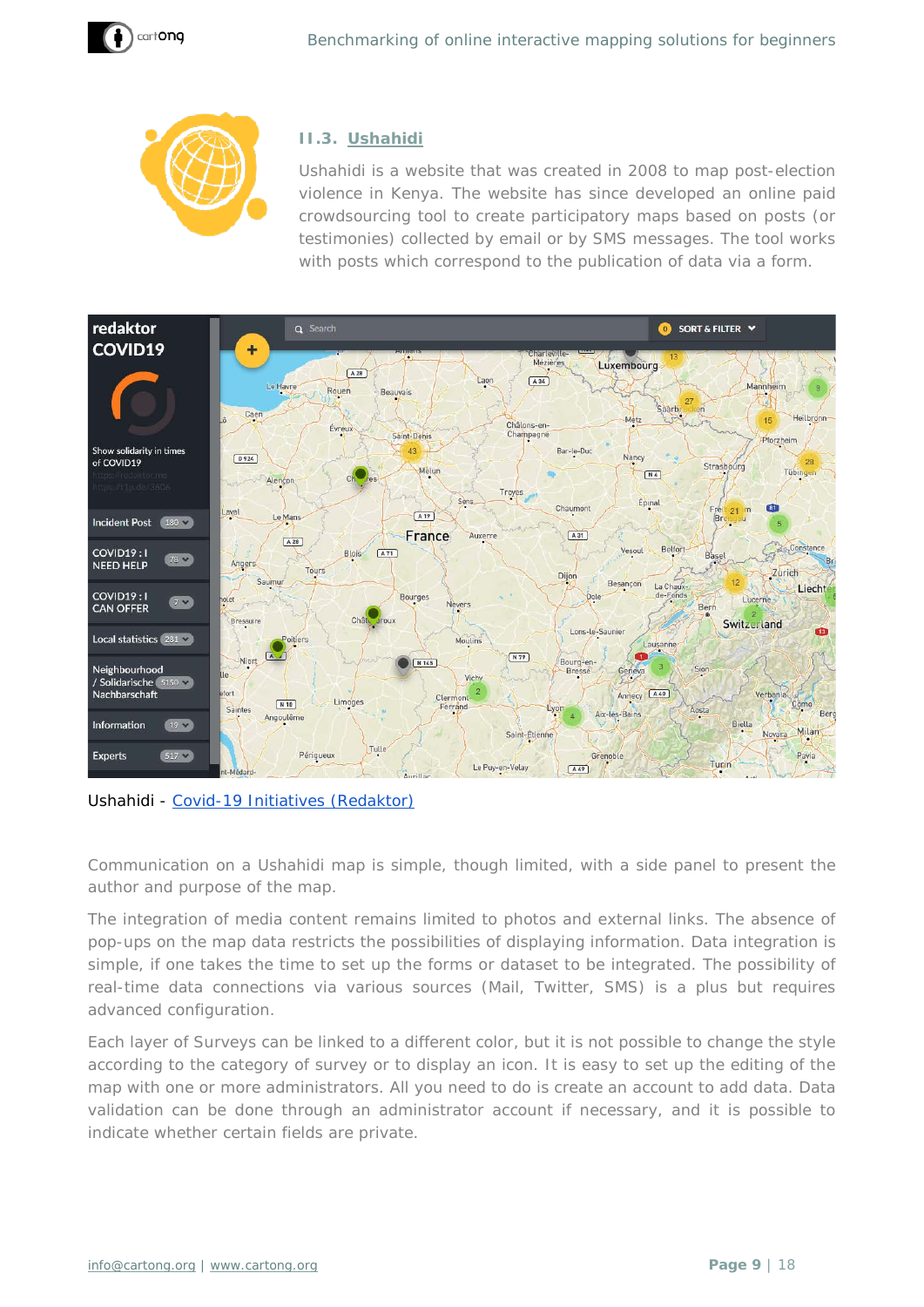

**Ushahidi is a comprehensive tool that can manage a large amount of data and is highly configurable. Its real asset is the existence - if one wishes to use it - of a mobile application to add surveys / posts from the field for example, with the GPS integrated in the smartphone. However, setting up a map that collects surveys remains cumbersome and therefore it is not recommended to use Ushahidi, if it is not the desired use.**

| <b>Ushahidi</b>           |                                                                                                                                                   |  |  |  |
|---------------------------|---------------------------------------------------------------------------------------------------------------------------------------------------|--|--|--|
| <b>Main advantages</b>    | Multi-language interface<br>Data analysis<br>Data can be collected via a mobile application or by SMS                                             |  |  |  |
| <b>Main disadvantages</b> | Paid tool<br>Limited personalization                                                                                                              |  |  |  |
| <b>Created by</b>         | Ushahidi (Company)                                                                                                                                |  |  |  |
| <b>Creation date</b>      | 2008                                                                                                                                              |  |  |  |
| <b>Version</b>            | <b>ND</b>                                                                                                                                         |  |  |  |
| <b>License</b>            | AGPL                                                                                                                                              |  |  |  |
| <b>Target users</b>       | NGOs with a more technical profile wishing to develop an<br>information collection tool using direct forms, with data<br>management and analysis. |  |  |  |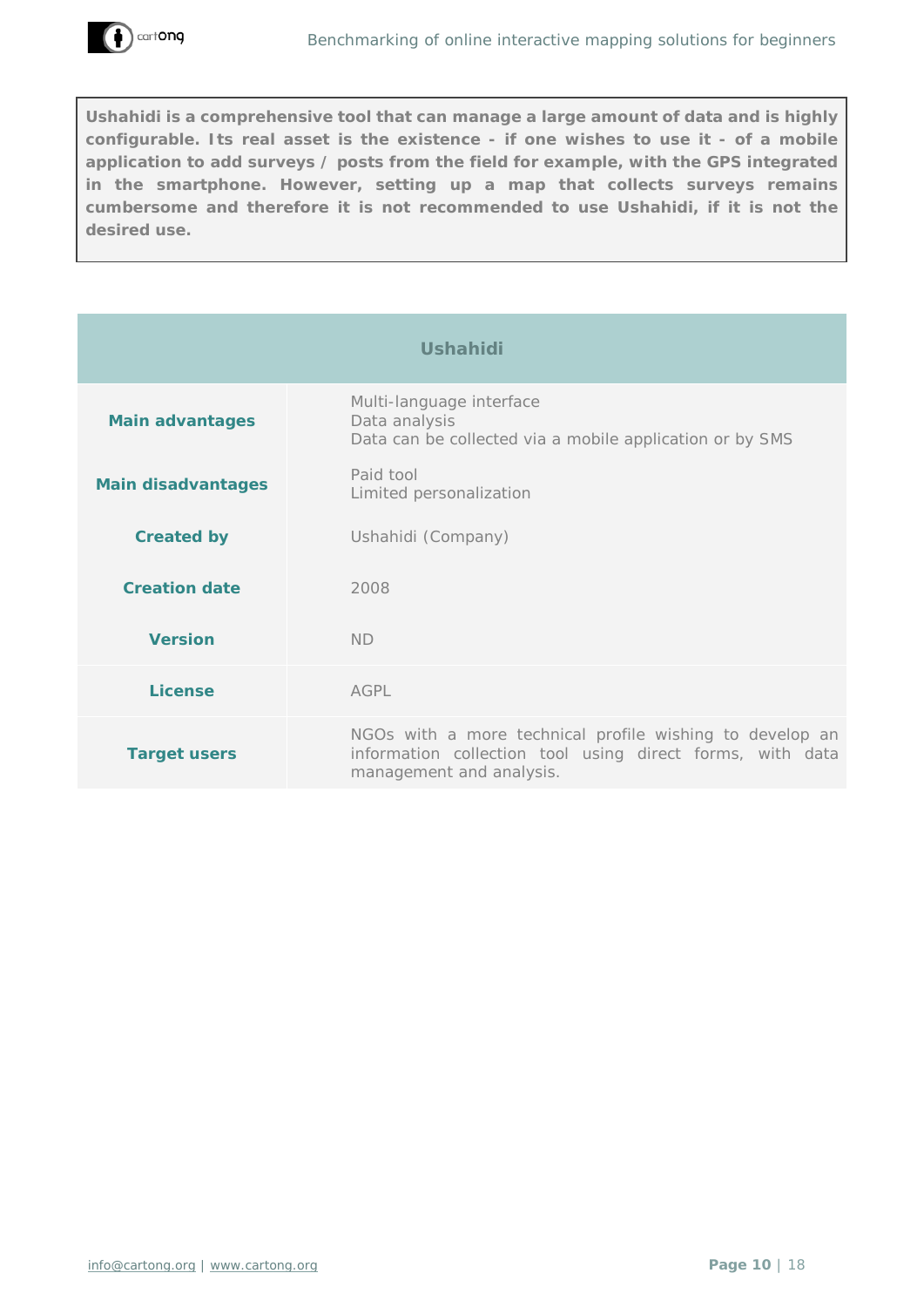<span id="page-10-0"></span>



## **II.4. [Google My Maps](https://www.google.com/maps/d/u/0/?hl=fr)**

Google My Maps is an interactive mapping tool developed by Google. This free tool requires a Google account to set up a map that can be published online. It is easy to use because it has an interface similar to Google Maps.



Google My Maps - [Presentation map](https://www.google.com/maps/d/u/0/viewer?usp=sharing&hl=fr&mid=1if03zMr8KQsME43VkTujAbV9iUs)

Communication and access to the map is simple but limited, with a side panel to explain the purpose and introduce the author of the map, for example.

The integration of media content remains limited to photos and external links in a side panel. It is possible to customize each layer and each type within an existing layer with a color or an icon from the Google catalogue.

Google My Maps is a very easy to use and basic tool. It is based on the Google interface, and is therefore very intuitive. It remains very limited though when it comes to data import and the integration of multimedia content.

The collaborative aspect of the tool makes it fairly easy to set up roles in reading or editing the map, in the same way as a Google Doc.

**Google My Maps allows you to make a very simple map containing various icons with a Google interface that is very accessible for a beginner user. However, this tool is still limited in terms of map personalization.**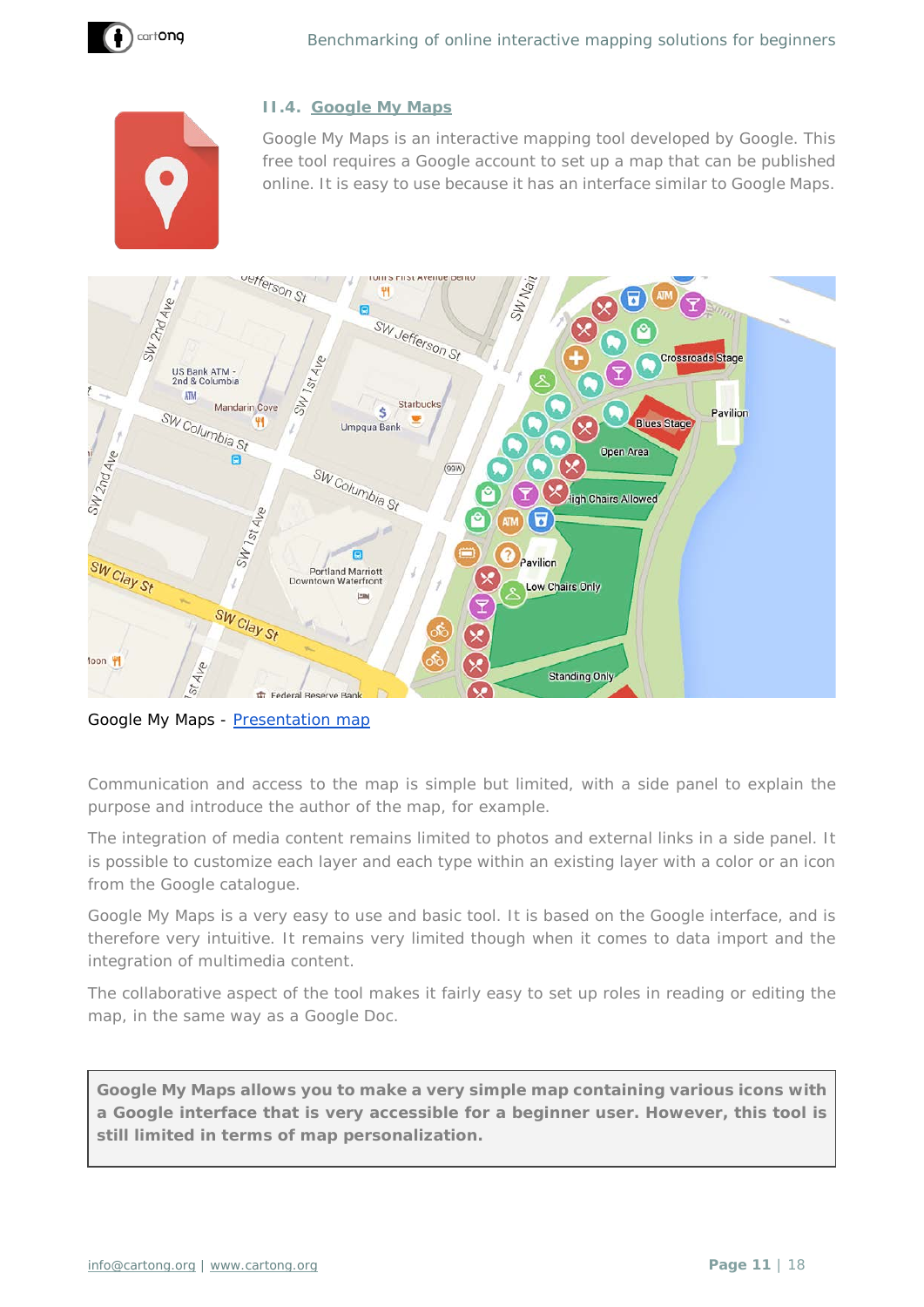

| <b>Google My Maps</b>     |                                                                                                                                                                        |  |  |
|---------------------------|------------------------------------------------------------------------------------------------------------------------------------------------------------------------|--|--|
| <b>Main advantages</b>    | Ease of use (Google interface)<br>Data filtering possible                                                                                                              |  |  |
| <b>Main disadvantages</b> | Limited rights management<br>No dynamic data import (via an API)                                                                                                       |  |  |
| <b>Created by</b>         | Google                                                                                                                                                                 |  |  |
| <b>Creation date</b>      | 2007                                                                                                                                                                   |  |  |
| License                   | Owner                                                                                                                                                                  |  |  |
| <b>Target users</b>       | little knowledge of geographic<br>NGO <sub>S</sub><br>with<br>data<br>management/integration (e.g. identifying important places,<br>disseminating places of operation) |  |  |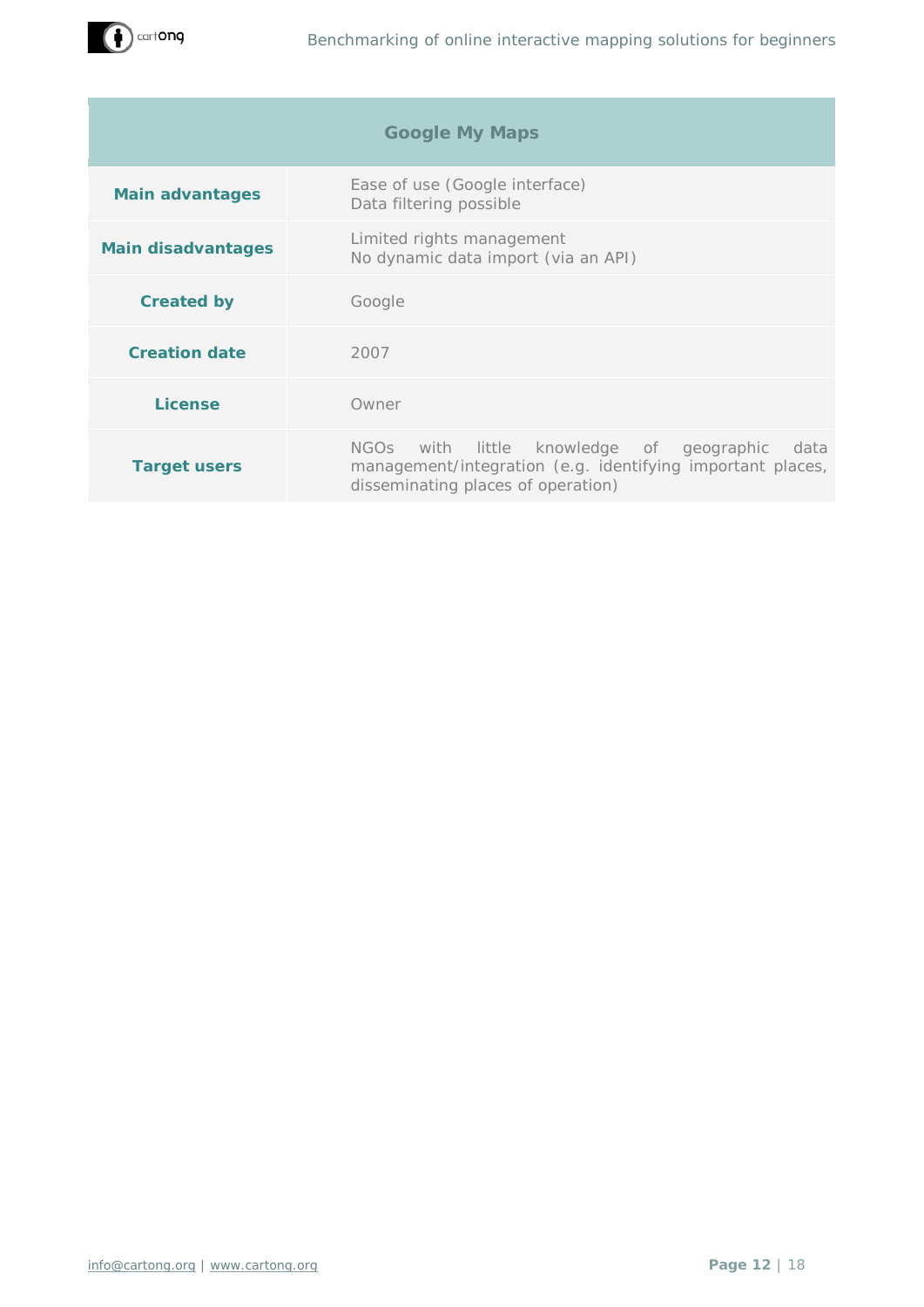

#### <span id="page-12-0"></span>**III. Annexes**

#### <span id="page-12-1"></span>**III.1. Annex 1. Presentation of the analysis criteria**

The analysis criteria for each tool are listed below, divided into several topics:

- **Visibility / Accessibility**: Visualization of the map
- **Mobile Responsive:** Use / Management of the map on mobile phones
- **Hosting/Server**: Data management by the tool
- **Media**: Integration of media content
- **Data integration**: Import / Export of data
- **Symbology / Graphic customization**: Graphic modifications
- **Getting started**: Ease of use
- **Navigation**: Using the map
- **User management**: Map administration
- **Tool license**: Open source tool
- **Data management**: Status of implemented data

| <b>Topics</b>                       | Criteria           | <b>Description</b>                                                          |
|-------------------------------------|--------------------|-----------------------------------------------------------------------------|
| Visibility/<br><b>Accessibility</b> | Mobile version     | The map is accessible from a<br>mobile phone                                |
|                                     | Narration          | Possibility of a homepage to<br>present the map, the author, the<br>credits |
|                                     | Visual impairments | Modular map for the visually<br>impaired                                    |
|                                     | Multilingual       | Possibility to have several<br>languages for the map                        |
| <b>Mobile Responsive</b>            | Navigation         | Ease of navigation on the map                                               |
|                                     | Offline access     | Access to the map without internet<br>/ Possibility to download the map     |
|                                     | Adding GPS points  | Using your phone to collect data                                            |
|                                     | Data management    | Adding / Changing data                                                      |
|                                     | <b>Itineraries</b> | Possibility to make an itinerary                                            |
| Layout / Printing                   | Layout             | Lay out a map from the data                                                 |
|                                     | Printing           | Map printing                                                                |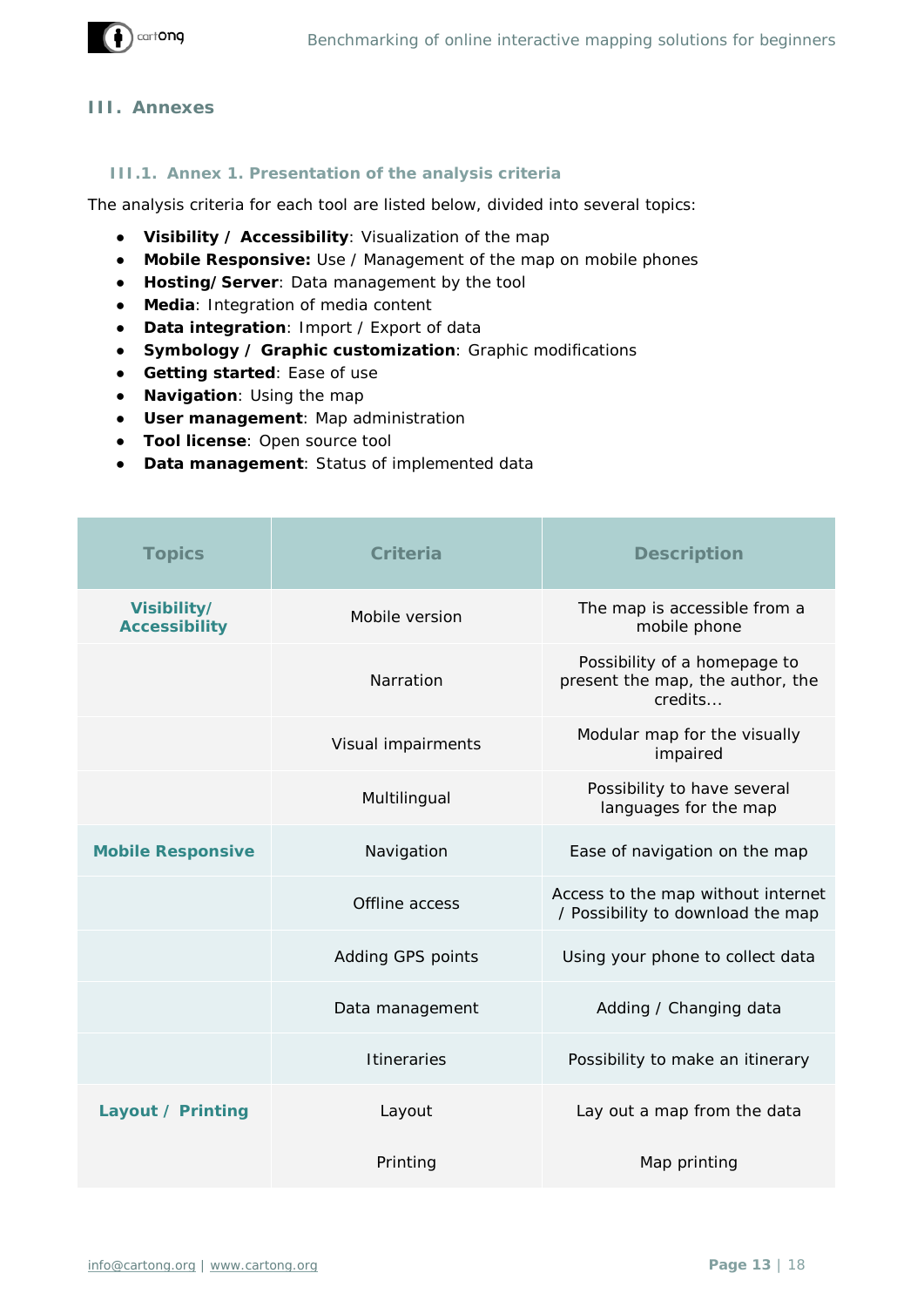

|                                                | <b>External Printing</b>          | Link the data to an external tool<br>for printing                      |
|------------------------------------------------|-----------------------------------|------------------------------------------------------------------------|
| <b>Hosting / Server</b>                        | Data hosting                      | The website hosts the data<br>displayed on the map                     |
|                                                | Amount of data                    | The site can host a large amount of<br>data                            |
|                                                | Statistics of the accessible site | Possibility to find out how many<br>people have consulted the map      |
|                                                | Price                             | Set-up costs                                                           |
| <b>Media</b>                                   | Content image / text              | Integration of images / text in the<br>map                             |
|                                                | Video content                     | Integration of videos directly into<br>the map                         |
|                                                | Web video integration             | Integration of videos via a web link<br>(YouTube, Vimeo)               |
| <b>Data integration</b>                        | Form                              | Data integration via a modular<br>form integrated into the platform    |
|                                                | Data import                       | Adding data via a file (csv, json,<br>$shp$ )                          |
|                                                | Data export                       | Data download via file (csv, kml)                                      |
|                                                | Real-time data import             | Connection via an API, a mobile<br>collection platform                 |
| Symbology /<br><b>Graphic</b><br>customization | Categorization of projects        | Display a different color / shape<br>depending on the type of projects |
|                                                | Customized icons                  | Customizable icons (import /<br>modification)                          |
|                                                | Colors                            | Varied choice of colors                                                |
|                                                | Polygons                          | Integration of polygons on the map                                     |
|                                                | Map background                    | Different background options                                           |
| <b>Getting started</b>                         | First use                         | Difficulty in handling the tool                                        |
|                                                | Time                              | Duration of setting up a full map                                      |
| <b>Navigation</b>                              | Search by location                | Search for a place by toponyms                                         |
|                                                | Account                           | Creation of an account possible to<br>access the map                   |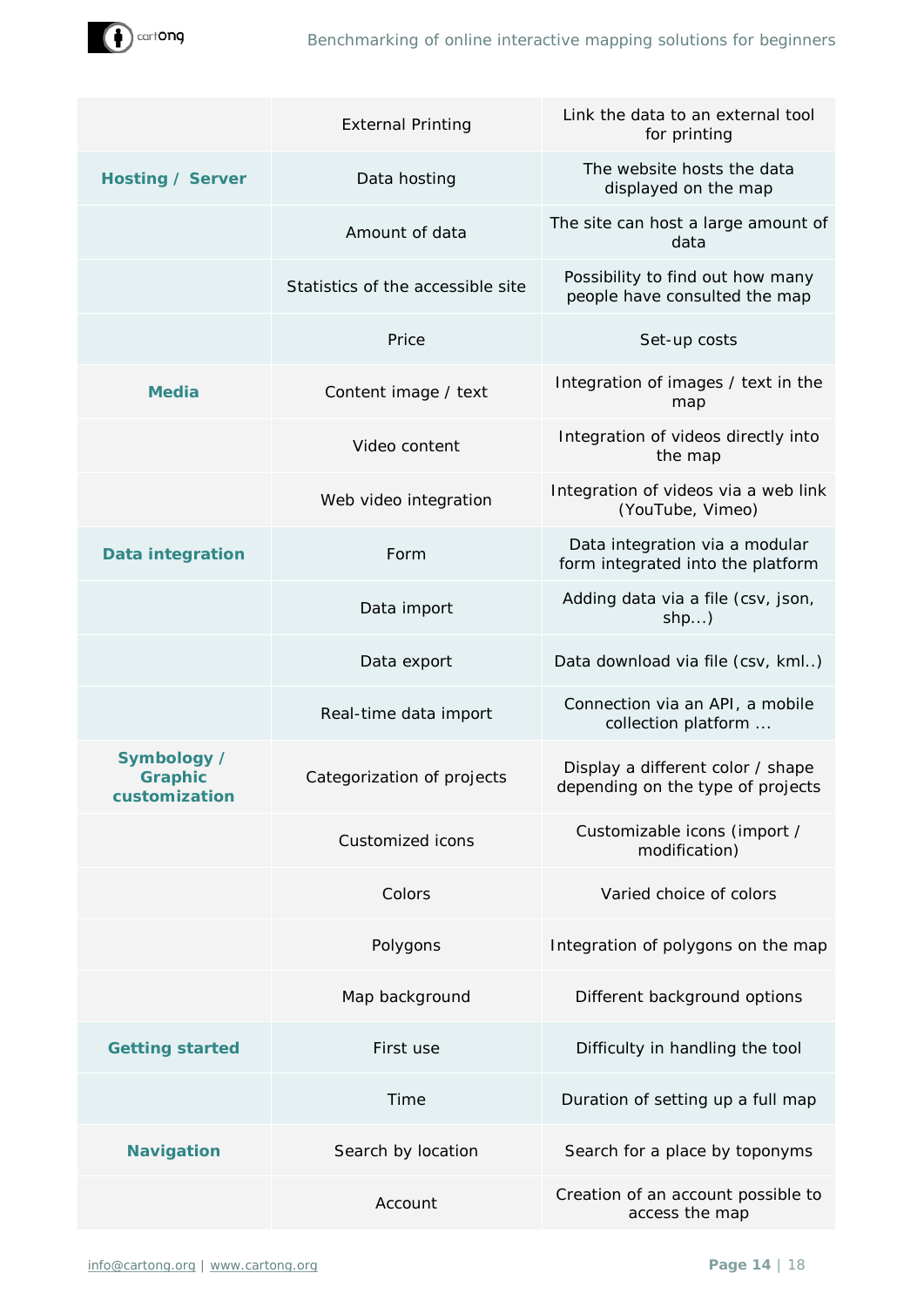

| <b>User management</b> | Moderation / Validation of data | The data entered by a user can be<br>validated by a moderator                                                          |
|------------------------|---------------------------------|------------------------------------------------------------------------------------------------------------------------|
|                        | Account                         | Creation of an account possible to<br>add points to the map                                                            |
|                        | Interfaces according to status  | Possibility to have a public<br>interface and an admin interface<br>for example                                        |
| <b>Tool license</b>    | Open source tool                | Site / tool in open source                                                                                             |
| <b>Data protection</b> | Local hosting                   | Data can be hosted locally                                                                                             |
|                        | Server location                 | Location of the GDPR-compliant<br>server                                                                               |
|                        | Private data                    | Possibility to have differentiated<br>public/private fields that can be<br>chosen or not to be published on<br>the map |
|                        | Data encryption                 | Possible encryption of personal or<br>sensitive data                                                                   |
|                        | Privacy Policy available        | Access to privacy policies                                                                                             |
|                        |                                 |                                                                                                                        |

## <span id="page-14-0"></span>**III.2. Annex 2. Summary table of the comparative analysis**

- ⚫ : YES
- ⚪ : NO
- $~\sim$  : YES/NO N/A: Not Available

| <b>Criteria</b>                     | <b>GoGoCarto</b> | <b>Umap</b> | <b>Ushahidi</b> | <b>Google My Maps</b> |
|-------------------------------------|------------------|-------------|-----------------|-----------------------|
| Visibility/<br><b>Accessibility</b> |                  |             |                 |                       |
| Mobile version                      |                  |             |                 |                       |
| Narration                           |                  | $\bigcirc$  | $\bigcirc$      | ∩                     |
| Visual impairments                  | $\circ$          | $\circ$     | $\circ$         | ∩                     |
| Multilingual                        | ∩                |             |                 |                       |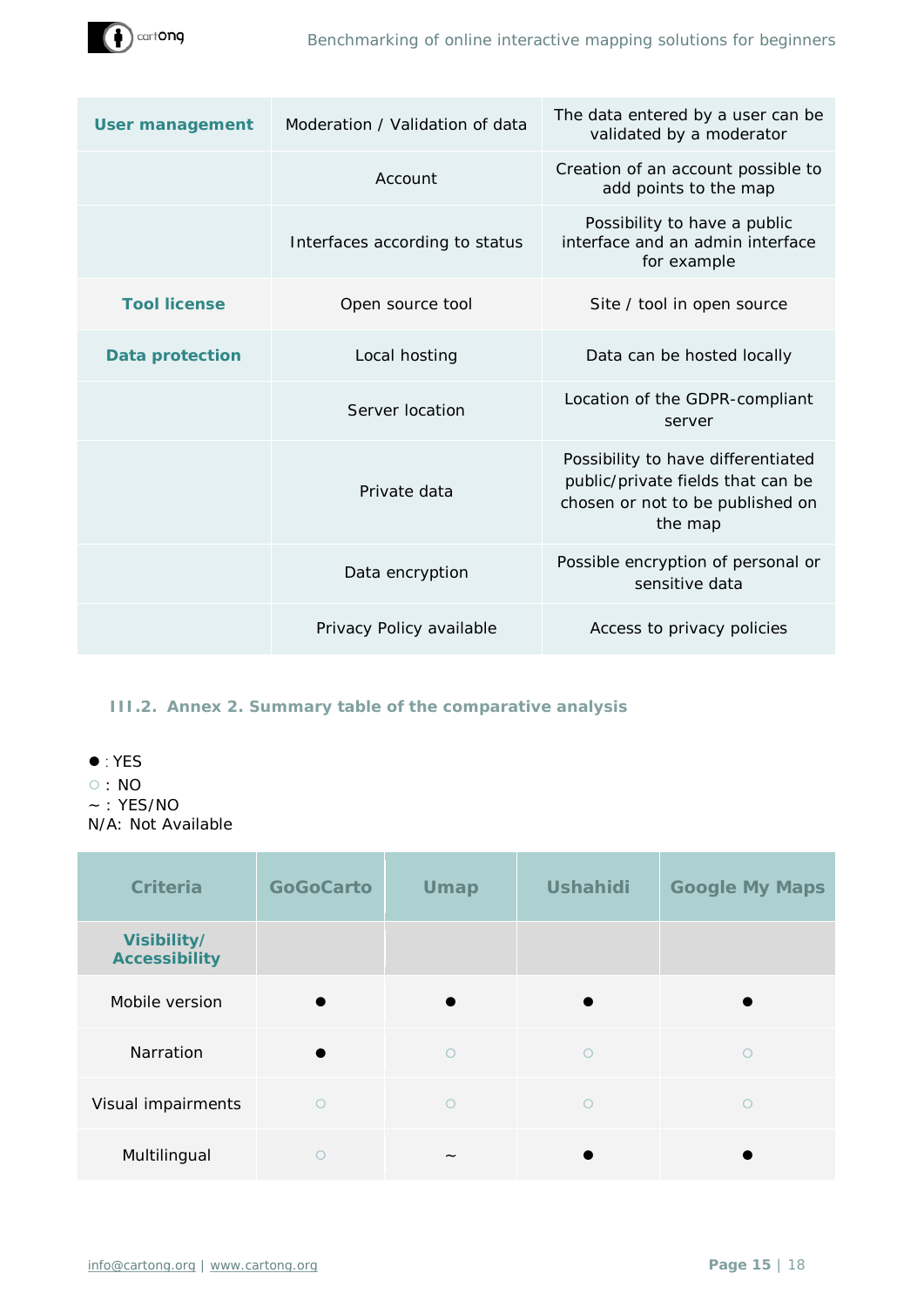

| <b>Mobile Responsive</b>             |            |                                                    |                                   |                     |
|--------------------------------------|------------|----------------------------------------------------|-----------------------------------|---------------------|
| Navigation                           |            | <b>★★★☆☆│★★★★☆│ ★★☆☆☆</b>                          |                                   | *****               |
| Offline access                       | $\circ$    | $\bigcirc$                                         | With<br>smartphone<br>application | $\circ$             |
| Adding GPS points                    |            |                                                    |                                   | $\circ$             |
| Data management                      |            | $\bigcirc$                                         | $\circ$                           | $\circ$             |
| <b>Itineraries</b>                   |            | $\bigcirc$                                         | $\bigcirc$                        |                     |
| <b>Hosting / Server</b>              |            |                                                    |                                   |                     |
| Data hosting                         |            |                                                    |                                   |                     |
| Amount of data                       |            |                                                    |                                   |                     |
| Statistics of the<br>accessible site | $\circ$    | $\circ$                                            |                                   | $\circ$             |
| Free of charge                       |            |                                                    | $\bigcirc$                        |                     |
| <b>Media</b>                         |            |                                                    |                                   |                     |
| Text content                         |            |                                                    |                                   |                     |
| Image content                        |            |                                                    |                                   |                     |
| Video content                        | $\bigcirc$ |                                                    | $\circ$                           |                     |
| Web video<br>integration             |            |                                                    | $\circ$                           |                     |
| <b>Data integration</b>              |            |                                                    |                                   |                     |
| Customer form                        |            |                                                    |                                   | $\bigcirc$          |
| Data import                          | csv, json  | csv, geojson,<br>kml, gpx,<br>osm, georss,<br>umap | CSV                               | csv, kml, xlsx, gpx |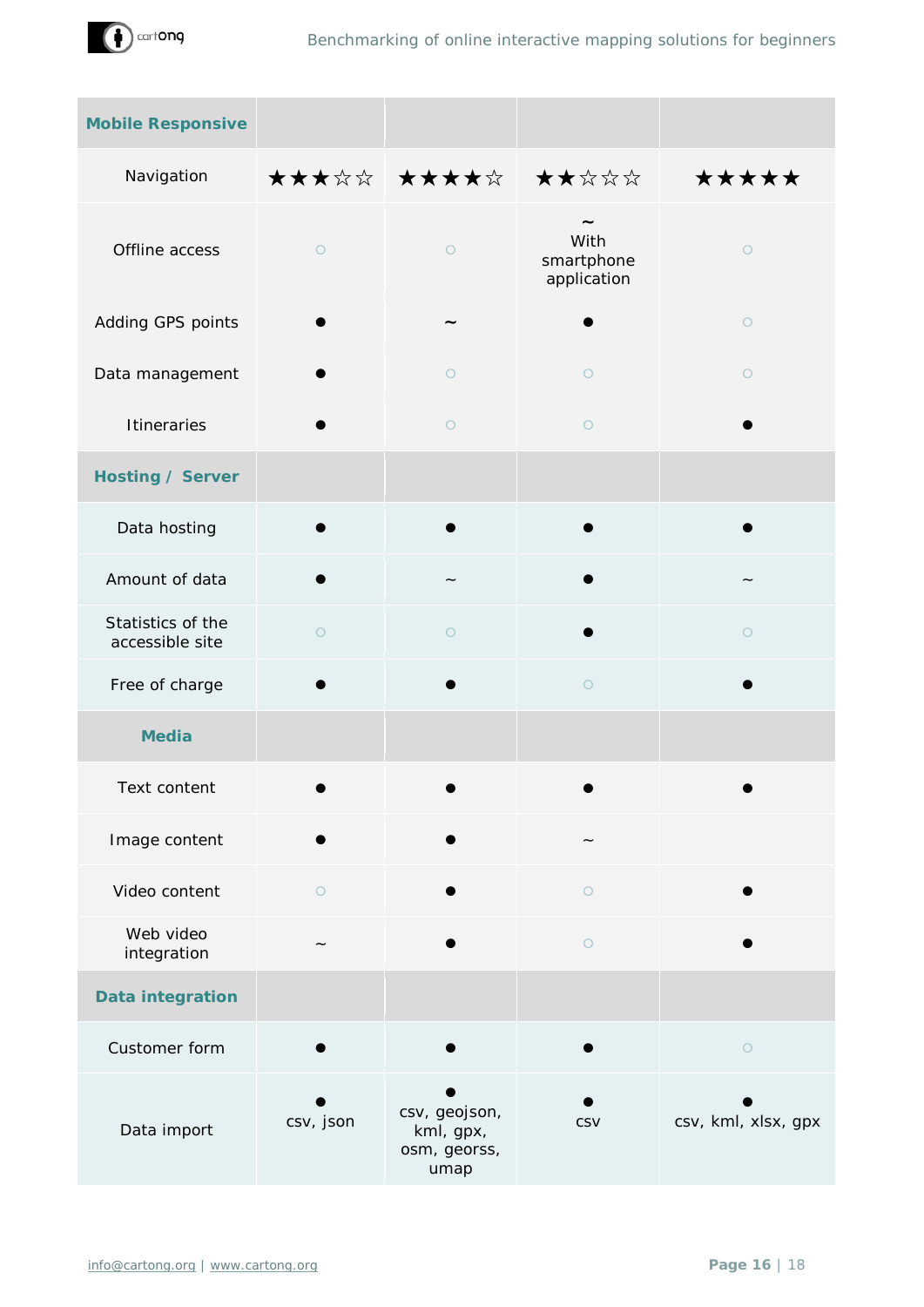

| Data export                                    | csv, json, xls,<br>xml | geojson, gpx,<br>kml, umap | csv, HDX API                                    | kml, kmz |
|------------------------------------------------|------------------------|----------------------------|-------------------------------------------------|----------|
| Importing live data                            | API (url of a<br>json) | API (url)                  | Collection<br>deployed (SMS,<br>Email, Twitter) | $\circ$  |
| Symbology /<br><b>Graphic</b><br>customization |                        |                            |                                                 |          |
| Categorization of<br>projects                  |                        | $\circ$                    | $\circ$                                         |          |
| Icons                                          |                        |                            | $\circ$                                         | $\circ$  |
| Colors                                         |                        |                            |                                                 |          |
| Polygons                                       | $\circ$                |                            | $\circ$                                         | $\circ$  |
| Map background                                 |                        |                            |                                                 |          |
| <b>Getting started</b>                         |                        |                            |                                                 |          |
| First use                                      |                        | ***** ***** *****          |                                                 | ★☆☆☆☆    |
| Time                                           |                        | <b>★★★☆☆│★★☆☆☆│ ★★★★☆</b>  |                                                 | *****    |
| <b>Navigation</b>                              |                        |                            |                                                 |          |
| Search by location                             |                        |                            | $\circ$                                         |          |
| Account                                        |                        |                            |                                                 |          |
| <b>User management</b>                         |                        |                            |                                                 |          |
| Moderation /<br>Validation of data             |                        |                            |                                                 | $\circ$  |
| Account                                        |                        |                            |                                                 |          |
| Interfaces according<br>to status              |                        | $\circ$                    |                                                 | $\circ$  |
| <b>Tool license</b>                            |                        |                            |                                                 |          |